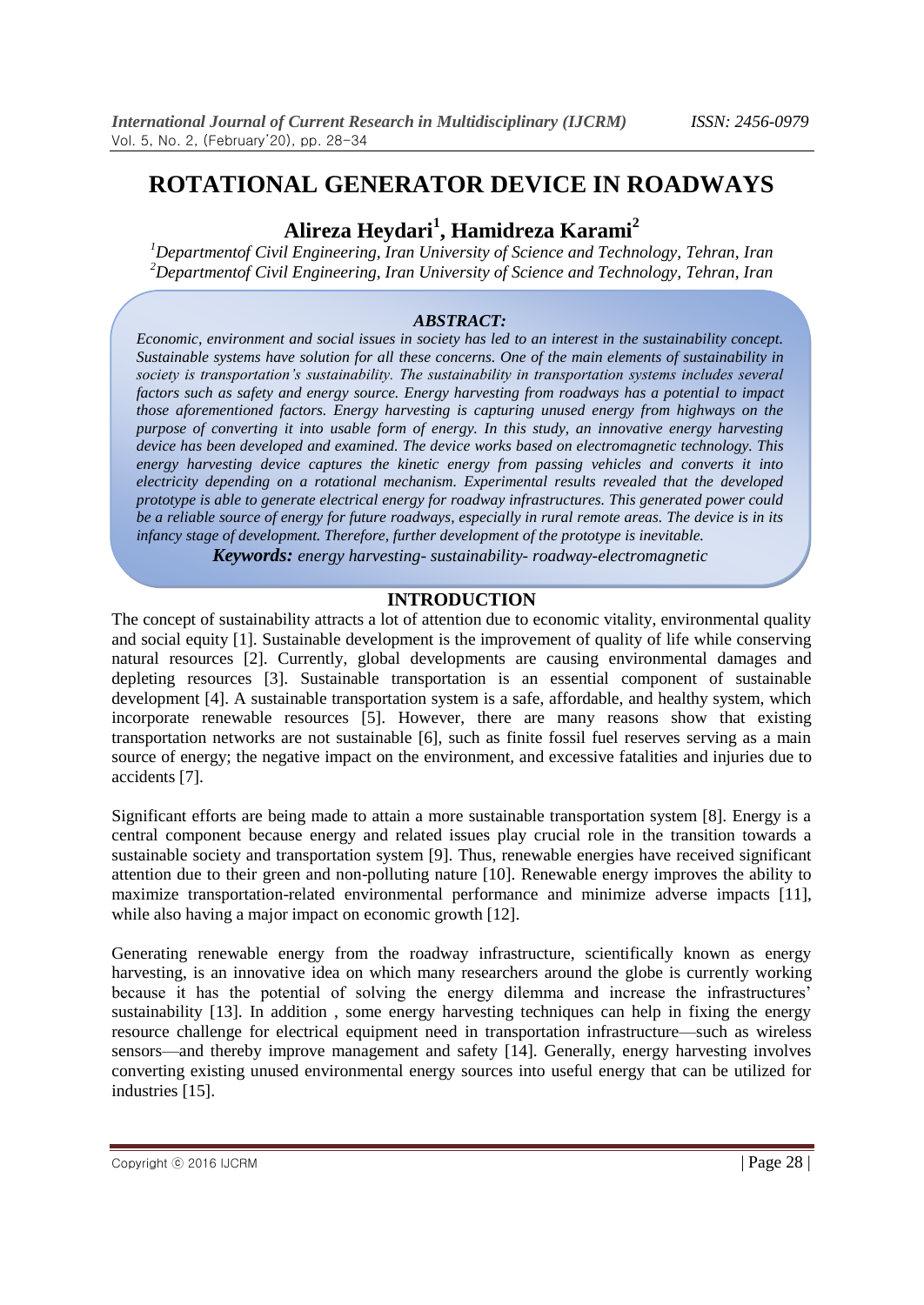Additionally, energy harvesting can be a reliable source of energy in areas without an energy grid [16]. Signs and lighting fed by energy harvesting sources can notably improve safety in remote areas by mitigating lighting-related accidents [17]. Other applications of energy harvesting technologies in roadways include dissipating heat and controlling pavement distresses [18], mitigating urban heat islands (UHIs) [19], and melting snow in winter seasons [20]. All those applications have positive effects on transportation sustainability. These merits help on promoting the sustainability of transportation systems.

In general, energy harvesting technologies include piezoelectric-based modules [21, 22], asphalt solar collectors [23], thermoelectric systems [24], electromagnetic systems [25], and solar roads [26]. Some of these technologies show acceptable performance in other field such as sensors, accelerometers, micro-motors, and many other low- power applications [27]. Electromagnetic technology is basically based on Faraday's law [28], and electromagnetic energy harvesters convert mechanical energy into electrical power through electromagnetic mechanisms [29]. The general form of Faraday's law, notes that a time-varying magnetic field and spatially electric field always accompany each other [30]. Also recently researcher are developing some intelligent materials like FGPM to find methods and technologies that would be used in this field[31] in this case there are some methods to evaluate this materials in terms of mechanical features [32].

The technology has higher efficiency and power output in applications with larger deflection [33]. Nevertheless, this new technology should not result in an interruption to the transportation system. Therefore, if the electromagnetic harvesters are to be installed in roadways both successfully and effectively, they should be installed in locations where they will cause a minimal traffic flow interruption while being subjected to the maximum possible deflection. One of those ideal locations that can be considered is the location of speed bumps [33]. Thus, the installation of an electromagnetic energy harvester under speed bumps simultaneously contributes to addressing both safety and energy factors in sustainable transportation systems.

There are different mechanisms in electromagnetic energy harvesting technology such as roller-chain system, rack-and-pinion system, cam-arm system, hydraulic power system, and rotational motion [33]. In this study, an innovative electromagnetic device was developed to harvest energy from roadways. Laboratory experimental tests were conducted to evaluate the device's performance in different aspects.

The goal of this study was to develop and evaluate electromagnetic energy harvesting prototype in transportation systems to generate and harvest electric power from passing vehicles. Moreover, the benefits of the technology on sustainability in transportation systems was explored. The specific objectives of the study included the following:

- Developing a prototype.
- Conducting tests to examine the prototype ability in generating power.
- Evaluating the effect of electromagnetic energy harvesting on transportation sustainability.

# **MATERIALS AND DESIGN**

This section presents the mechanism's components and materials used for design and fabrication. Since the study objectives included a preliminary evaluation of the possibility of generating power with these mechanisms, the prototypes were fabricated in small sizes, while the prototype was designed according to two aspects: structure and power generation. The power generation component was designed to capture the wasted energy from a passing vehicle through its speed bump and use it to generate electrical power. The structure was designed to be capable of supporting the entire prototype under heavy loads of passing vehicles. The structure included supports, compression springs, and speed bump. However, the speed bump and compression springs are mutually serving for both power generation and the structural frame. Cylindrical supports were installed to maintain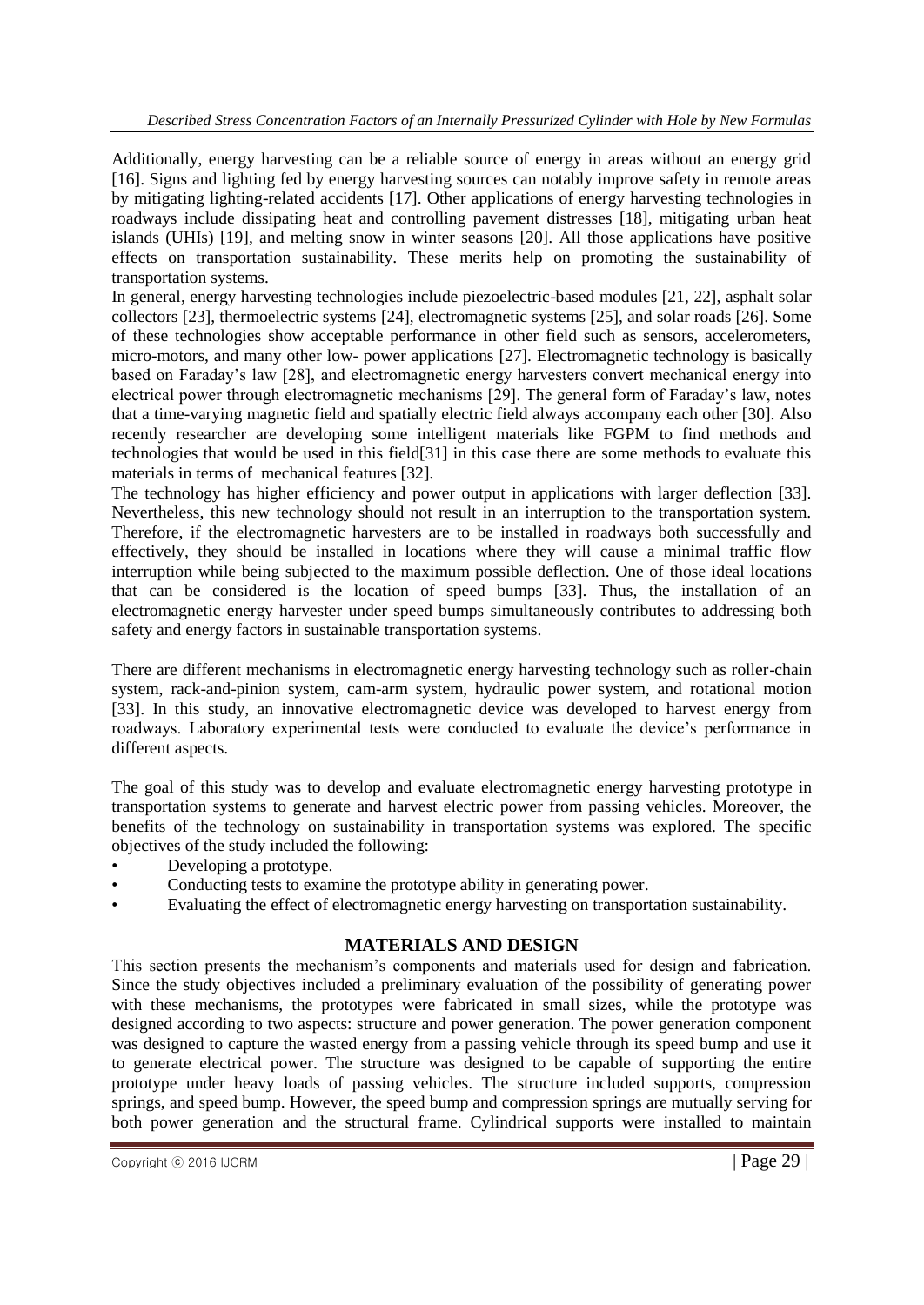structural integrity and control the speed bump movement. They also play a vital role of protecting other harvester's components from direct contact with the applied loads. Due to large loads in service life and harsh environment conditions, the cylindrical supports were made of steel.

In addition, compression springs were connected to the speed bump and placed inside the supports. Compression springs are crucial elements of the device due to their tasks. Springs help the speed bump move smoothly under the loads, which is important to preserve parts from high stress and to allow drivers to feel less uncomfortable while passing over the bump. They are also responsible of returning the speed bump to its original position, after the load release, and completing the cycle of loading. The springs were made of steel to tolerate frequent wheel loads. Rods connected to the speed bump moved inside holes in the supports to guide the speed bump's movement in a fixed vertical direction.

As mentioned, the speed bump was the only part directly in contact with loads. Thus, the material of the speed bump had to endure the impact of these large loads. In addition, the speed bump was meant to replace the conventional speed bump while capturing wasted energy. Therefore, the designed profile had to be similar to a traditional speed bump. In this laboratory experiment, an aluminum plate with 7.5 mm and heavy duty rubber were used for top plate. 440 mm length was chosen to fit the prototype inside the testing equipment. The width of the speed bump was 300 mm, similar to a conventional speed bump. Figure 1 presents the prototype and its components.



Figure 1. The fabricated mechanism components (1) speed bump; (2) spring support; (3) compression spring; (4) rubber part; (5) lever; (6) Generator includes gears, springs, electrical coil and magnet; and (7) generator support plate.

In the mechanism, the power generation part included a rubber part, lever, generator consists of set of gears, torsion springs, circular magnets, and electrical coil. The rubber part is directly attached to the speed bump and moves downward and upward with it. When the rubber part moves downward, it pushes the lever downward, which is connected to the set of gears. This set of gears receives the vertical movement from the lever and converts it to rotations and conveys it to the permanent magnet. Meanwhile, they also amplify the amount of rotations with the ratio between the gears. The rotation magnets generate a time-varying magnetic field in electrical coil. According to Faraday's law, this time-varying magnetic field produces an electrical power in the electrical coil. When the rubber part moves upward, the torsion springs return the lever to its position. However, due to the study's mechanism design, in this recovering process, it did not generate power, but it is possible to change the design and generate power, even in the recovering process.

 $\degree$  Copyright  $\degree$  2016 IJCRM  $\degree$  Page 30 |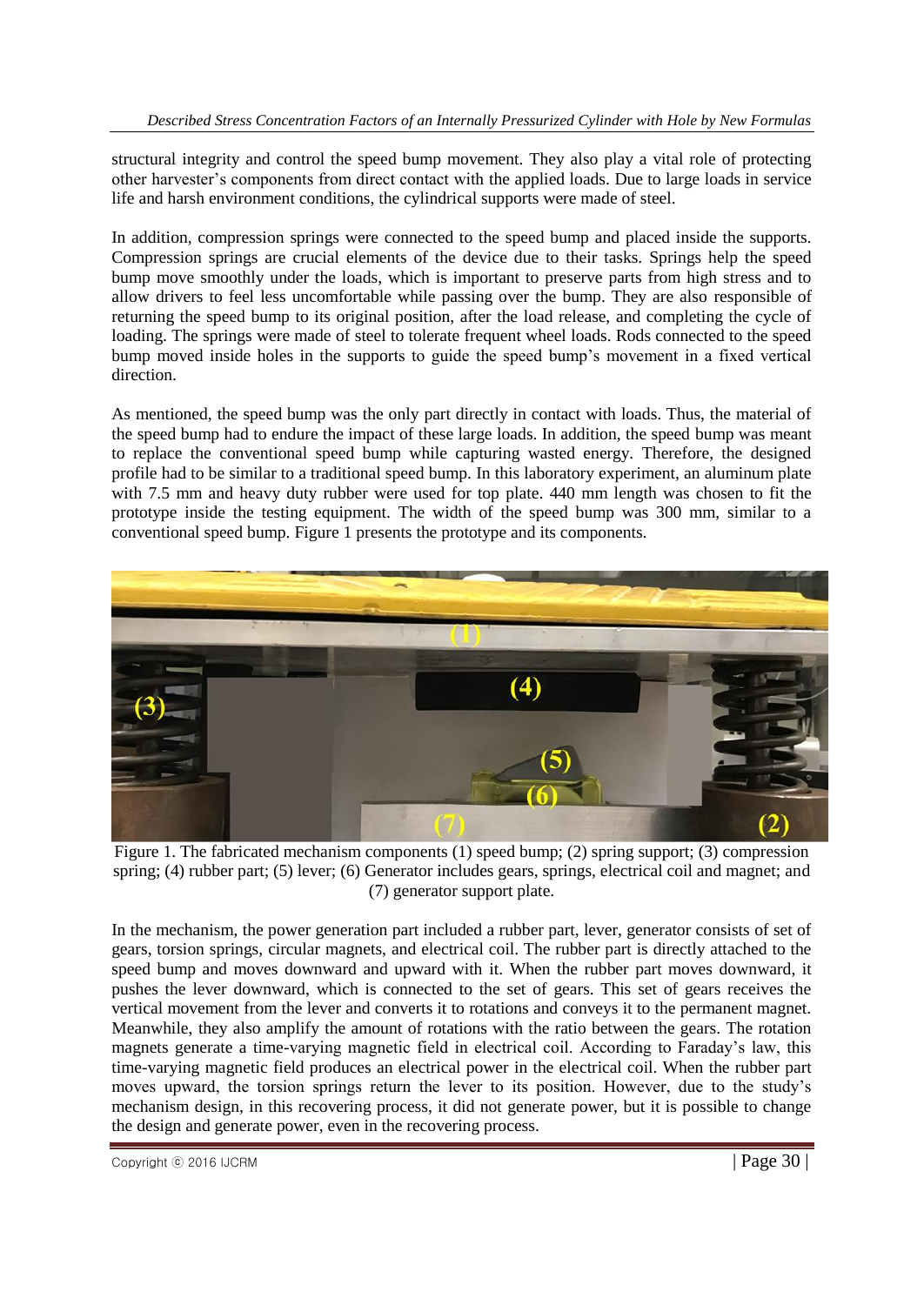## **EXPERIMENTAL TESTS**

The ability of the two mechanisms to generate electrical power was studied in laboratory experiments. A Universal Testing Machine (UTM) was used to simulate traffic loading conditions by applying repetitive loads with different loading frequencies. A Data Acquisition Card (NI DAQ) was used to record the power output. The resistance box was used as an external resistor. Figure 2 illustrates the schematic of the circuit setup for tests.



Figure 1. The schematic of the circuit setup

Under real traffic loading the speed bump will experience different loads in its service life due to different vehicle types with different weights, axle configurations, and loading conditions. Thus, to simulate the loads of vehicles' wheels, different loads, 3 and 10 kN, were applied. Loading times and rest periods were chosen to represent a slowing vehicle loading scenario passing over the speed bump. The speed of the vehicle was assumed to be constant. Therefore, three loading-unloading cycles of 0.3, 0.6 and 0.9 second were arbitrarily selected to account for the loading-unloading. The power outputs under different loading conditions were measured.

Table 1 manifests the root mean square of the power outputs of the cantilever and rotational mechanisms in different conditions of loadings. It is clear that increasing the load magnitude has resulted in an increased power output for both mechanisms. This is because increasing the load has increased the relative movements in both mechanisms and thus, the 10 kN loads resulted in the maximum output. However, the effects of the ratio of load magnitudes were different. For instance, the output power decreased by increasing the loading-unloading time. If the load is applied frequently, a smaller time loading means higher frequency, so a higher frequency led to higher output in both mechanisms.

The main cylinder has a mean diameter, D, thickness, t, and hole diameter, D. The ranges of geometry parameters included in this study are shown in table 1.

| I able T. Nalige of geometrical parameters |           |                          |  |  |
|--------------------------------------------|-----------|--------------------------|--|--|
| Cycle of Loading-<br>Unloading (S-S)       | Load (kN) | RMS of Power Output (mW) |  |  |
| $0.3 - 0.3$                                |           | 4.8                      |  |  |
|                                            | 10        | 11.3                     |  |  |
| $0.6 - 0.6$                                | 3         | 4.1                      |  |  |
|                                            | 10        | 6.6                      |  |  |
| $0.9 - 0.9$                                | 3         | 3.5                      |  |  |
|                                            | 10        | 6.1                      |  |  |

|  | Table 1. Range of geometrical parameters |  |
|--|------------------------------------------|--|
|  |                                          |  |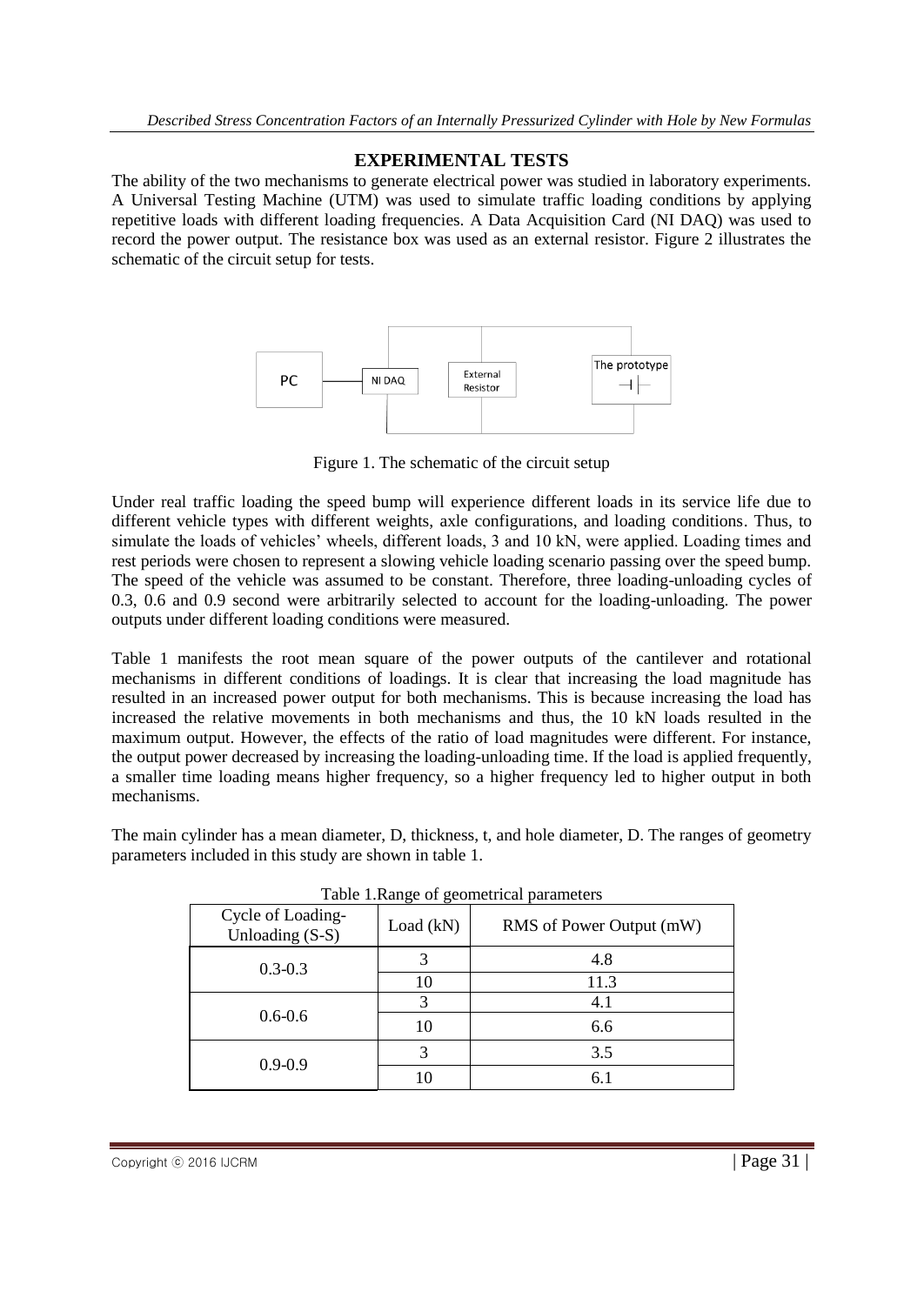It is worth noting that the design and parts used were small in scale since the study was preliminary. In addition, only one set of power generation parts was included in the prototype. It is envisioned that the final design will include multiple parts with a larger size to amplify the power output for each passage. Furthermore, it seems necessary to optimize the design or introduce new or more effective components to maximize power output generation.

In addition, as previously stated, the speed bump shape will be similar in design to the conventional speed bump, which will allow it to control traffic speed and impact safety. Potential locations for prototype installations are any locations with speed bumps, including parking garages, driveway entrances to buildings, school zones, and any other place where the speed of vehicles is to be controlled [34].

## **BENEFITS TO SUSTAINABILITY STRATEGIES**

This section examines the benefits in general of electromagnetic energy harvesting from roadways. Various strategies have been proposed to develop sustainable transportation systems [8]. Intelligent transportation system strategies are promising technology to achieve sustainable transportation system. Intelligent transportation systems include two important section: smart roadways and smart vehicles. Both sections require sensors, communication devices and other kind of facilities to operate. The electromagnetic energy harvesting in roadways can be a considerable source of energy for these necessities.

The proposed electromagnetic energy harvester can supply electrical power for monitoring systems. Advance traffic monitoring systems are crucial for planning the transportation system. These systems record and maintain huge volume of traffic data for planning. Data can be instantly transferred and thus make real-time data possible with infrastructures that are fed with the proposed energy harvester. These real-time data are necessary to manage traffic flow, avoid the accumulation of traffic volume. Moreover, routing/scheduling, removing bottleneck, better accident management are other benefits of the infrastructure provided by the power of energy harvesting technology in roadways.

In general, the electromagnetic energy harvesting prototype will strengthen technological strategies and improve environmental and urban quality of life. It is especially worth noting that the predominant merit of energy harvesting is the capability of providing power for remote areas that lack accessibility to power networks.

#### **CONCLUSION**

Electromagnetic energy harvester prototype with rotational mechanism was examined in this study. Laboratory experimental tests were conducted to examine the capability of the prototype to generate power under different loading conditions. The laboratory experimental results showed a promising source of green energy for roadway infrastructures. However, further optimization of the design and utilizing the components at larger sizes is necessary. Furthermore, more studies are required to evaluate the performance of the proposed mechanisms to generate power and endure under real traffic condition.

Moreover, as discussed, using electromagnetic energy harvesting can impact sustainability in transportation. However, this study was only a preliminary evaluation. Thus, further study including quantitative evaluations is needed to consider several other factors.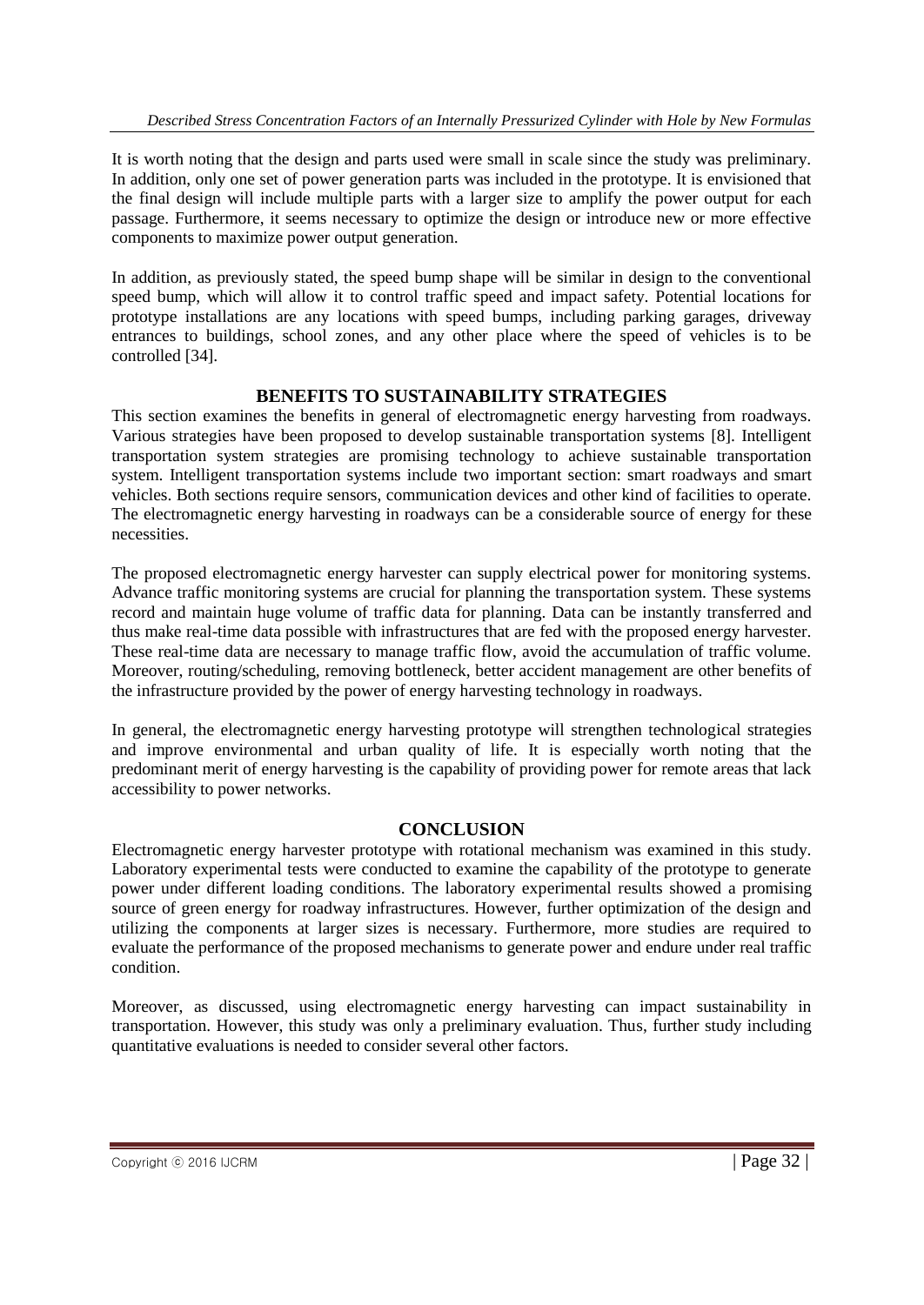#### **REFERENCES**

- [1] Deakin, E., Sustainable Development & Sustainable Transportation: Strategies for Economic Prosperity, Environmental Quality, and Equity. 2001.
- [2] Litman, T. and D. Burwell, Issues in sustainable transportation. International Journal of Global Environmental Issues, 2006. 6(4): p. 331-347.
- [3] Chang, Y.-T., et al., Environmental efficiency analysis of transportation system in China: A non-radial DEA approach. Energy policy, 2013. 58: p. 277-283.
- [4] Zhou, J., Sustainable transportation in the US: A review of proposals, policies, and programs since 2000. Frontiers of architectural research, 2012. 1(2): p. 150-165.
- [5] Gransberg, D.D., et al., Sustainable pavement preservation and maintenance practices, in Climate change, energy, sustainability and pavements. 2014, Springer. p. 393-418.
- [6] Black, W.R., Sustainable transportation: a US perspective. Journal of transport geography, 1996. 4(3): p. 151-159.
- [7] Schulte, J. and H. Ny, Electric Road Systems: Strategic Stepping Stone on the Way towards Sustainable Freight Transport? Sustainability, 2018. 10(4): p. 1148.
- [8] Steg, L. and R. Gifford, Sustainable transportation and quality of life. Journal of transport geography, 2005. 13(1): p. 59-69.
- [9] Hansson, L. and L. Nerhagen, Regulatory Measurements in Policy Coordinated Practices: The Case of Promoting Renewable Energy and Cleaner Transport in Sweden. Sustainability, 2019. 11(6): p. 1687.
- [10] Ning, D., R. Wang, and C. Zhang, Numerical simulation of a dual-chamber oscillating water column wave energy converter. Sustainability, 2017. 9(9): p. 1599.
- [11] Hendrickson, C., G. Cicas, and H.S. Matthews, Transportation sector and supply chain performance and sustainability. Transportation Research Record, 2006. 1983(1): p. 151-157.
- [12] Bilan, Y., et al., Linking between Renewable Energy, CO2 Emissions, and Economic Growth: Challenges for Candidates and Potential Candidates for the EU Membership. Sustainability, 2019. 11(6): p. 1528.
- [13] Gholikhani, M., et al., Effect of electromagnetic energy harvesting technology on safety and low power generation in sustainable transportation: a feasibility study. International Journal of Sustainable Engineering, 2019: p. 1-14.
- [14] Gholikhani, M., et al., A critical review of roadway energy harvesting technologies. Applied Energy, 2020. 261: p. 114388.
- [15] Wang, C., et al., Optimization design and experimental investigation of piezoelectric energy harvesting devices for pavement. Applied energy, 2018. 229: p. 18-30.
- [16] Wardlaw, J.L., I. Karaman, and A. Karsilayan, Low-power circuits and energy harvesting for structural health monitoring of bridges. IEEE Sensors Journal, 2013. 13(2): p. 709-722.
- [17] Duarte, F. and A. Ferreira, Energy harvesting on road pavements: state of the art. Proc. Inst. Civil Eng. Energy, 2016. 169(2): p. 1-12.
- [18] Tahami, S.A., et al. Evaluation of a Novel Road Thermoelectric Generator System. in MATEC Web of Conferences. 2019. EDP Sciences.
- [19] Nasir, D.S., B.R. Hughes, and J.K. Calautit, A CFD analysis of several design parameters of a road pavement solar collector (RPSC) for urban application. Applied Energy, 2017. 186: p. 436-449.
- [20] Gao, Q., et al., Experimental study of slab solar collection on the hydronic system of road. Solar energy, 2010. 84(12): p. 2096-2102.
- [21] Roshani, H., et al., Theoretical and experimental evaluation of two roadway piezoelectric-based energy harvesting prototypes. Journal of Materials in Civil Engineering, 2017. 30(2): p. 04017264.
- [22] Khalili, M., et al., Electro-mechanical characterization of a piezoelectric energy harvester. Applied Energy, 2019. 253: p. 113585.
- [23] Pascual-Muñoz, P., et al., Thermal and hydraulic analysis of multilayered asphalt pavements as active solar collectors. Applied energy, 2013. 111: p. 324-332.
- [24] Tahami, S.A., et al., Developing a new thermoelectric approach for energy harvesting from asphalt pavements. Applied energy, 2019. 238: p. 786-795.
- [25] Gholikhani, M., et al., Electromagnetic Energy Harvesting Technology: Key to Sustainability in Transportation Systems. Sustainability, 2019. 11(18): p. 4906.
- [26] Efthymiou, C., et al., Development and testing of photovoltaic pavement for heat island mitigation. Solar Energy, 2016. 130: p. 148-160.

 $\angle$  Copyright  $\odot$  2016 IJCRM  $\angle$  Page 33 |